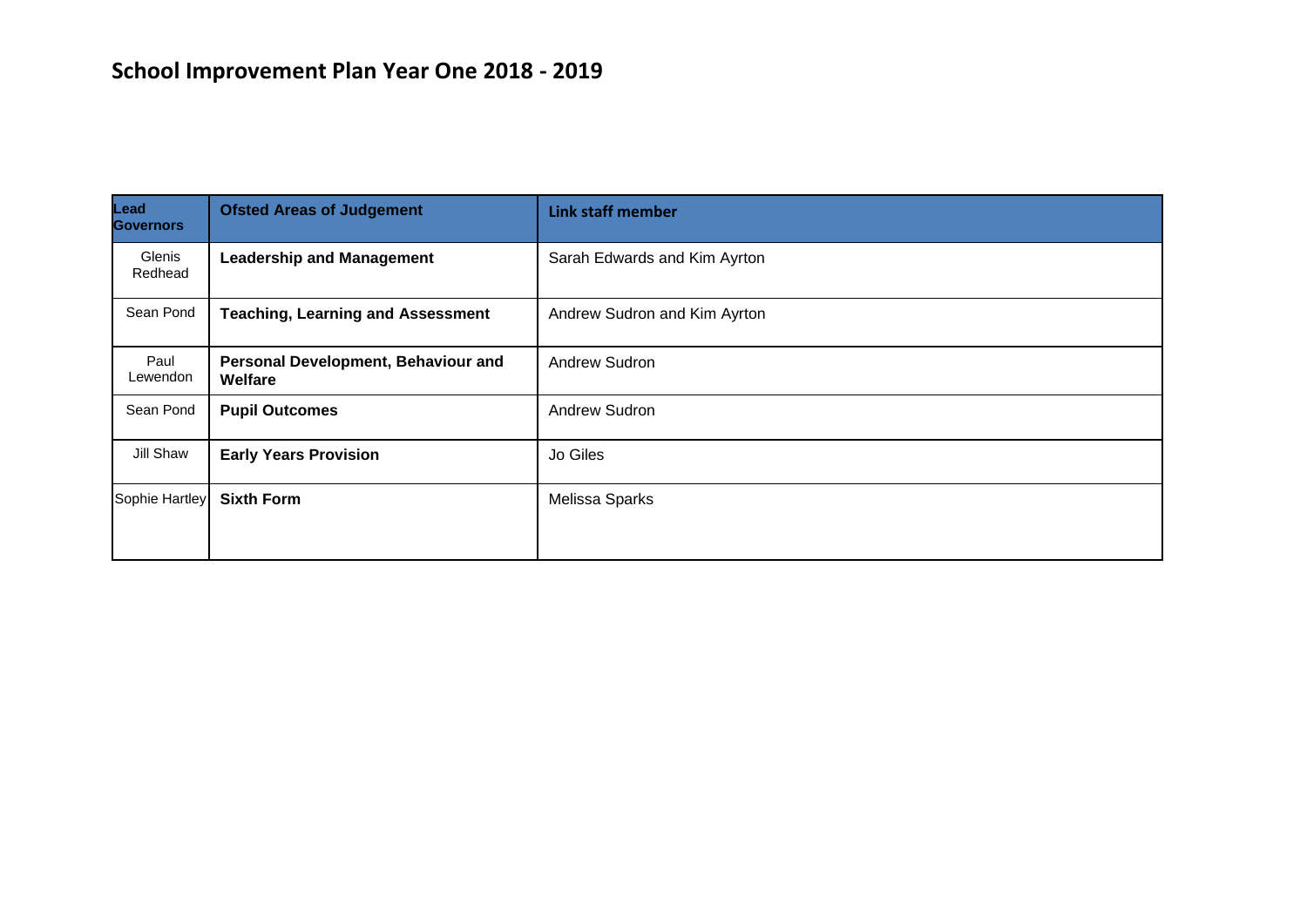| <b>Vision, Mission and Values</b>                                                                   |                                                                                                                                                                                                                                                                                                                                       |                                                                            |  |  |
|-----------------------------------------------------------------------------------------------------|---------------------------------------------------------------------------------------------------------------------------------------------------------------------------------------------------------------------------------------------------------------------------------------------------------------------------------------|----------------------------------------------------------------------------|--|--|
| <b>Our vision:</b>                                                                                  | <b>Our Mission is:</b>                                                                                                                                                                                                                                                                                                                | <b>Our Values are:</b>                                                     |  |  |
| Aspire                                                                                              | To strive to create an exciting and challenging                                                                                                                                                                                                                                                                                       | <b>ASPIRE</b>                                                              |  |  |
| Challenge                                                                                           | curriculum tailored to each pupil in a safe<br>learning environment with the use of<br>specialised facilities, where teaching and<br>learning focuses on gaining key academic and<br>life skills and our expert staff work in close<br>partnership with pupils and their families to help<br>pupils achieve their greatest potential. | Achieve                                                                    |  |  |
| Empower                                                                                             |                                                                                                                                                                                                                                                                                                                                       | Empower all to achieve their full potential                                |  |  |
| (ACE)                                                                                               |                                                                                                                                                                                                                                                                                                                                       | <b>Self Esteem</b>                                                         |  |  |
| Our vision is that all learners access outstanding<br>teaching and facilities personalised to their |                                                                                                                                                                                                                                                                                                                                       | To develop self-esteem, enabling confident,<br>proud individuals           |  |  |
| individual learning needs, within a happy,                                                          |                                                                                                                                                                                                                                                                                                                                       | <b>Positive</b>                                                            |  |  |
| confident and proud school.                                                                         |                                                                                                                                                                                                                                                                                                                                       | Ensuring a vibrant and positive school<br>culture                          |  |  |
|                                                                                                     |                                                                                                                                                                                                                                                                                                                                       | <b>Inclusive and friendly</b>                                              |  |  |
|                                                                                                     |                                                                                                                                                                                                                                                                                                                                       |                                                                            |  |  |
|                                                                                                     |                                                                                                                                                                                                                                                                                                                                       | A welcoming, inclusive, friendly community                                 |  |  |
|                                                                                                     |                                                                                                                                                                                                                                                                                                                                       | <b>Respect and dignity</b>                                                 |  |  |
|                                                                                                     |                                                                                                                                                                                                                                                                                                                                       | Building respectful relationships in which all<br>are treated with dignity |  |  |
|                                                                                                     |                                                                                                                                                                                                                                                                                                                                       | Enjoyment                                                                  |  |  |
|                                                                                                     |                                                                                                                                                                                                                                                                                                                                       | Creating fun, enjoyable learning memories                                  |  |  |

# **Three Year Improvement Plan 2018 – 2021**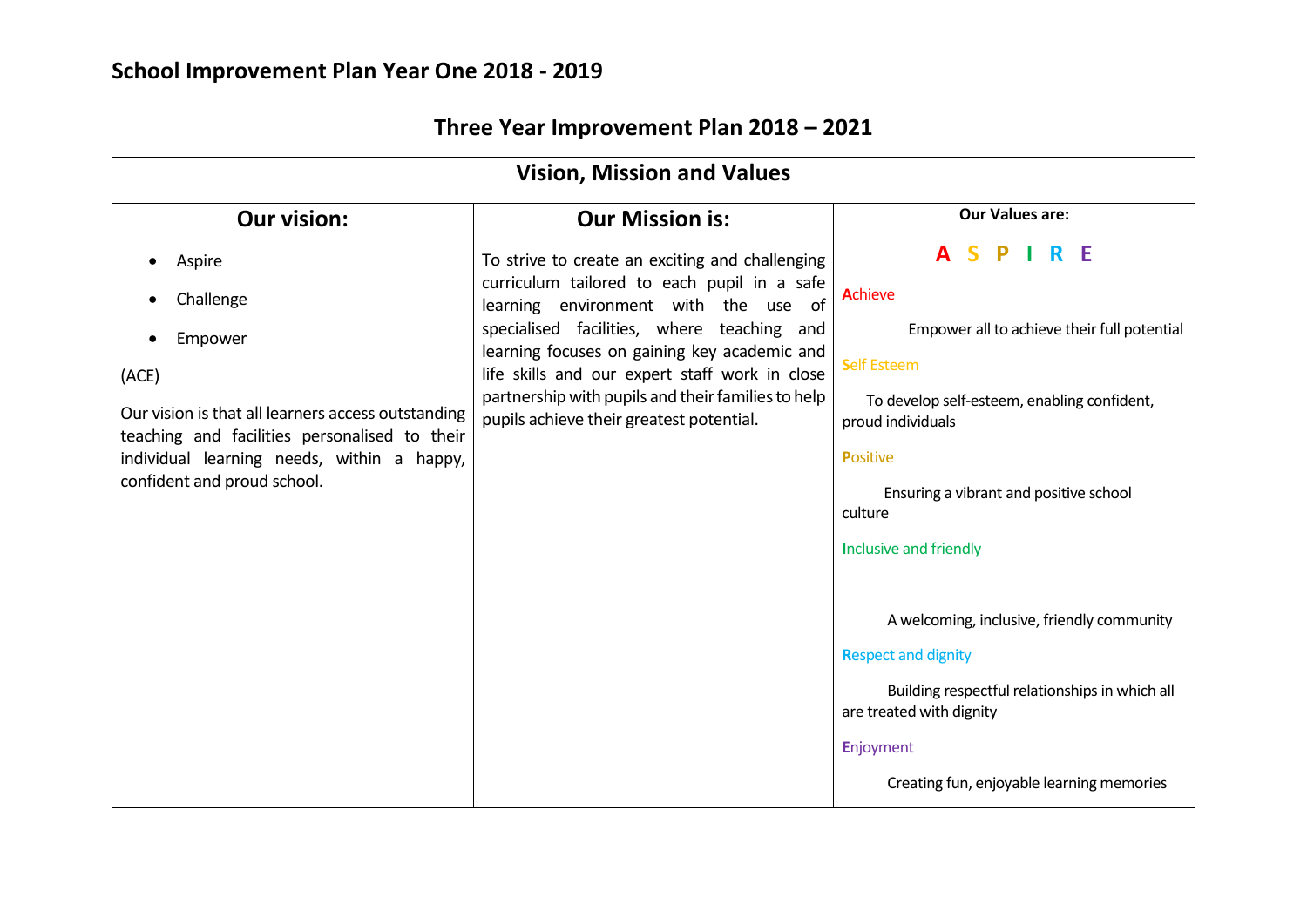| Three year aims                  |                                                                                                                                                                                                                                                                                                                                                                                                                                       |                                                                                                                                                                                                                                                                                                                                                                                                                             |  |  |
|----------------------------------|---------------------------------------------------------------------------------------------------------------------------------------------------------------------------------------------------------------------------------------------------------------------------------------------------------------------------------------------------------------------------------------------------------------------------------------|-----------------------------------------------------------------------------------------------------------------------------------------------------------------------------------------------------------------------------------------------------------------------------------------------------------------------------------------------------------------------------------------------------------------------------|--|--|
| <b>Leadership and Management</b> | Driven by dynamic governance and strong leadership, the school<br>delivers and develops others to deliver, excellent provision for pupils<br>with a wide range of special educational needs within a strong,<br>resilient and expanding structure. Adults have opportunities to learn<br>and develop as teachers, leaders, administrators and supporters and<br>as a result, each child or young person thrives as a curious learner. |                                                                                                                                                                                                                                                                                                                                                                                                                             |  |  |
| <b>Curriculum and Outcomes</b>   | Collaborative approaches strengthen what is delivered.                                                                                                                                                                                                                                                                                                                                                                                | Provision is built upon a meaningful and relevant curriculum, which<br>is informed by relevant assessment methods for evaluating learning.                                                                                                                                                                                                                                                                                  |  |  |
| <b>Teaching and Learning</b>     | process.                                                                                                                                                                                                                                                                                                                                                                                                                              | Teaching teams consistently provide educational activities within<br>which, stretching targets are delivered, and have a very good<br>understanding of the outcomes being aimed for, for every child or<br>young person. As a result all children and young people are well<br>prepared for life after school, make progress with personalised and<br>academic targets and parents or carers are viewed as partners in this |  |  |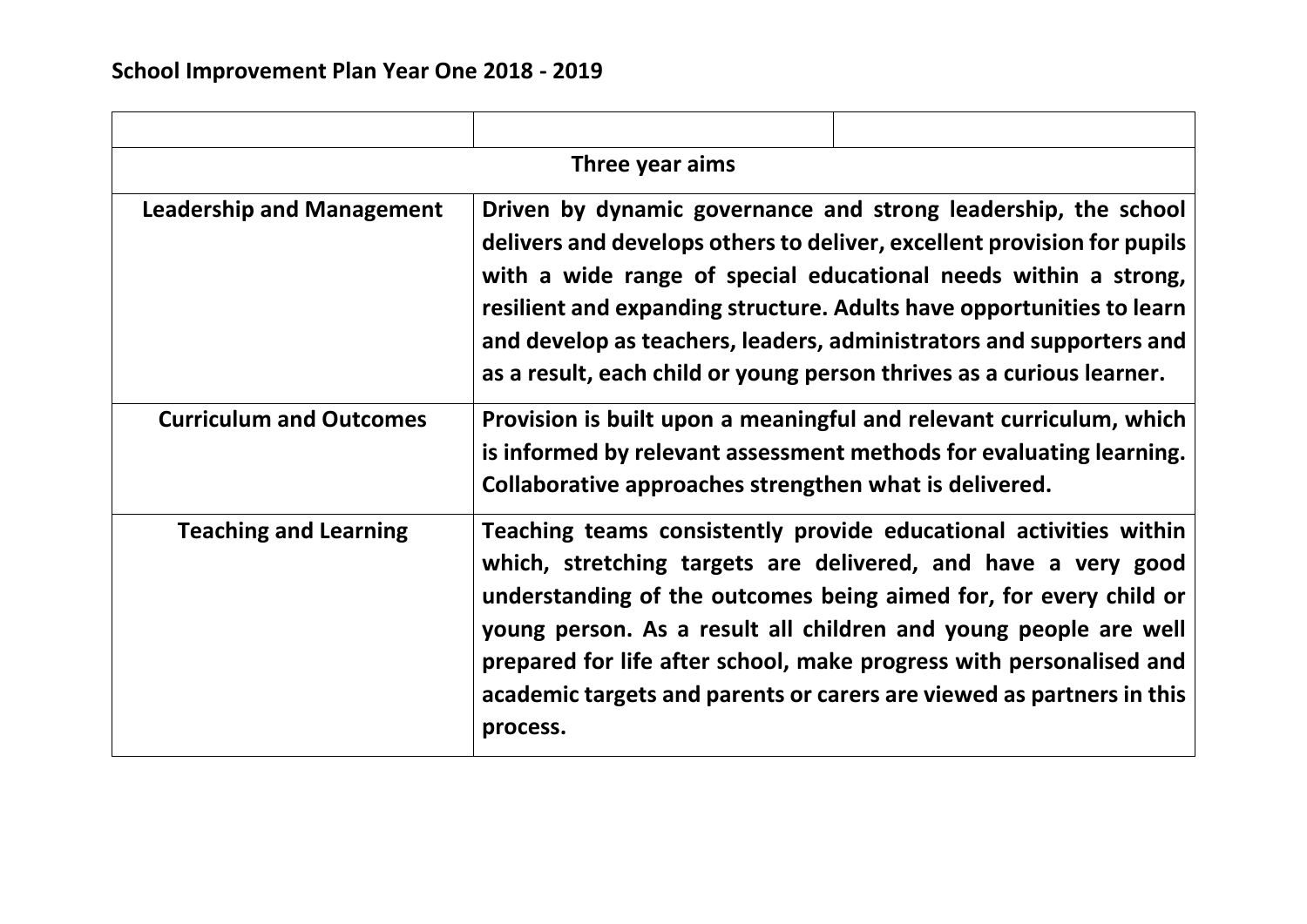| <b>Personal Development,</b> | All children and young people are enabled to achieve personalised        |
|------------------------------|--------------------------------------------------------------------------|
| <b>Behaviour and Welfare</b> | outcomes in relation to education, employment, health, play or           |
|                              | socialisation, community engagement and independence. Where              |
|                              | they can, they report that they feel safe and healthy. They are          |
|                              | provided with sensitive and explicit strategies and support to           |
|                              | develop their behaviour, wellbeing, health and fitness.                  |
| <b>Finance and Premises</b>  | The school continues to develop provision and facilities allowing it to  |
|                              | meet the needs of all learners whatever their age, stage or need.        |
|                              | They maintain high quality and appropriate facilities for pupils on site |
|                              | whilst seeking solutions to the growing school roll and work with the    |
|                              | Local Authority to innovate in the context of their Strategic Plan for   |
|                              | <b>SEND education provision.</b>                                         |
|                              |                                                                          |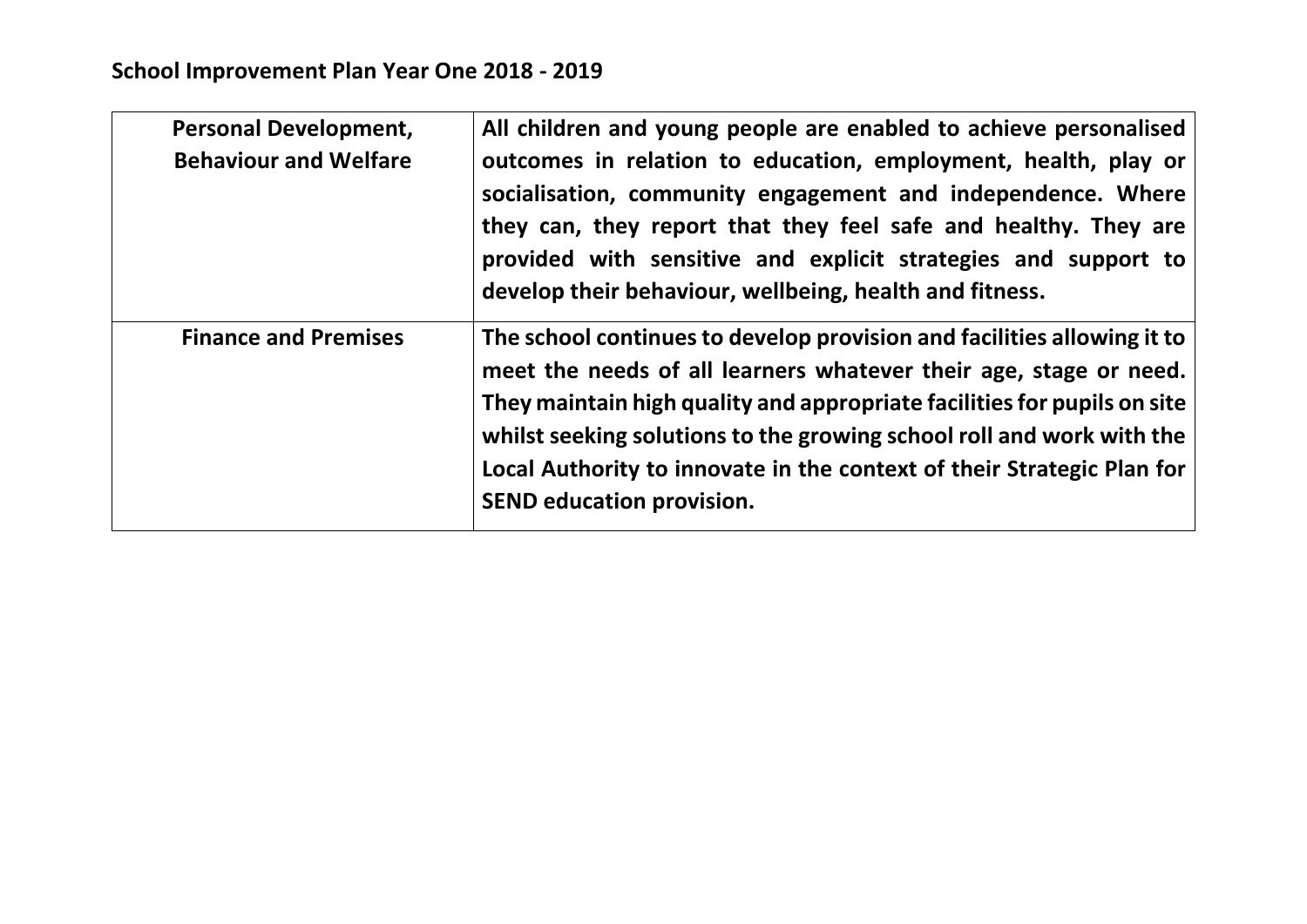## **Strategic Plan 2018 – 2023**

**The context for the School Development Plan is the Strategic Plan. The strategic plan identifies the aspirations for our school and has been agreed with the School Governors and Senior Leadership Team. The strategic plan has been informed by North Yorkshire Strategic Plan for SEND Education Provision (2018 – 2023).**

### **Strategic Direction One: Diversity**

**Diversify by Need: We will work with the local authority to predict where diversification is required, either at Post Nineteen, or in order to meet SEMH/well-being needs. Success will be demonstrated through** 

- **an increase in the pupil roll**
- **evident development of bespoke pupil packages**
- **the use of wider facilities (to support issues of space)**
- **Local Authority statistics demonstrating that some needs of this type are being met in this school.**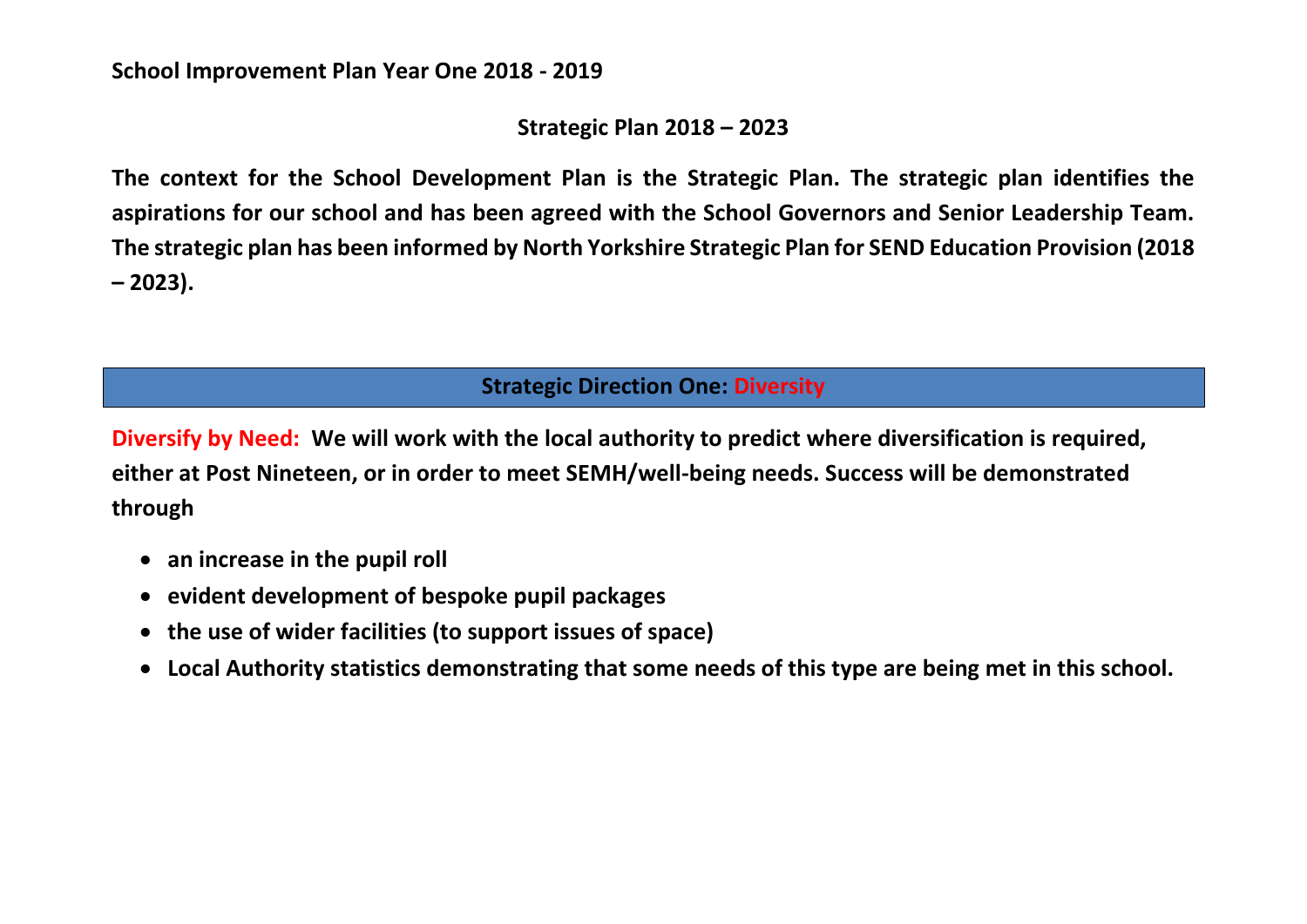**Diversfy by Outcome: We will develop and implement a Supported Internship Pathway at Post Sixteen, meeting the needs of young people who need a sustained level of support to gain employment from September 2019. Success will be demonstrated through**

- **an increase in the pupil roll**
- **the provision of a Supported Internship Route with three learners (2019 cohort), seven learners (2020 cohort) and ten learners (2021 cohort).**
- **Supported Internship graduates gaining employment**
- **Links within the local retail sector leading to improvements in work related learning and careers education within Key Stage Four and Key Stage Five**
- **A diverse cohort of learners being referred into the Supported Internship Provision from settings other than Springwater School.**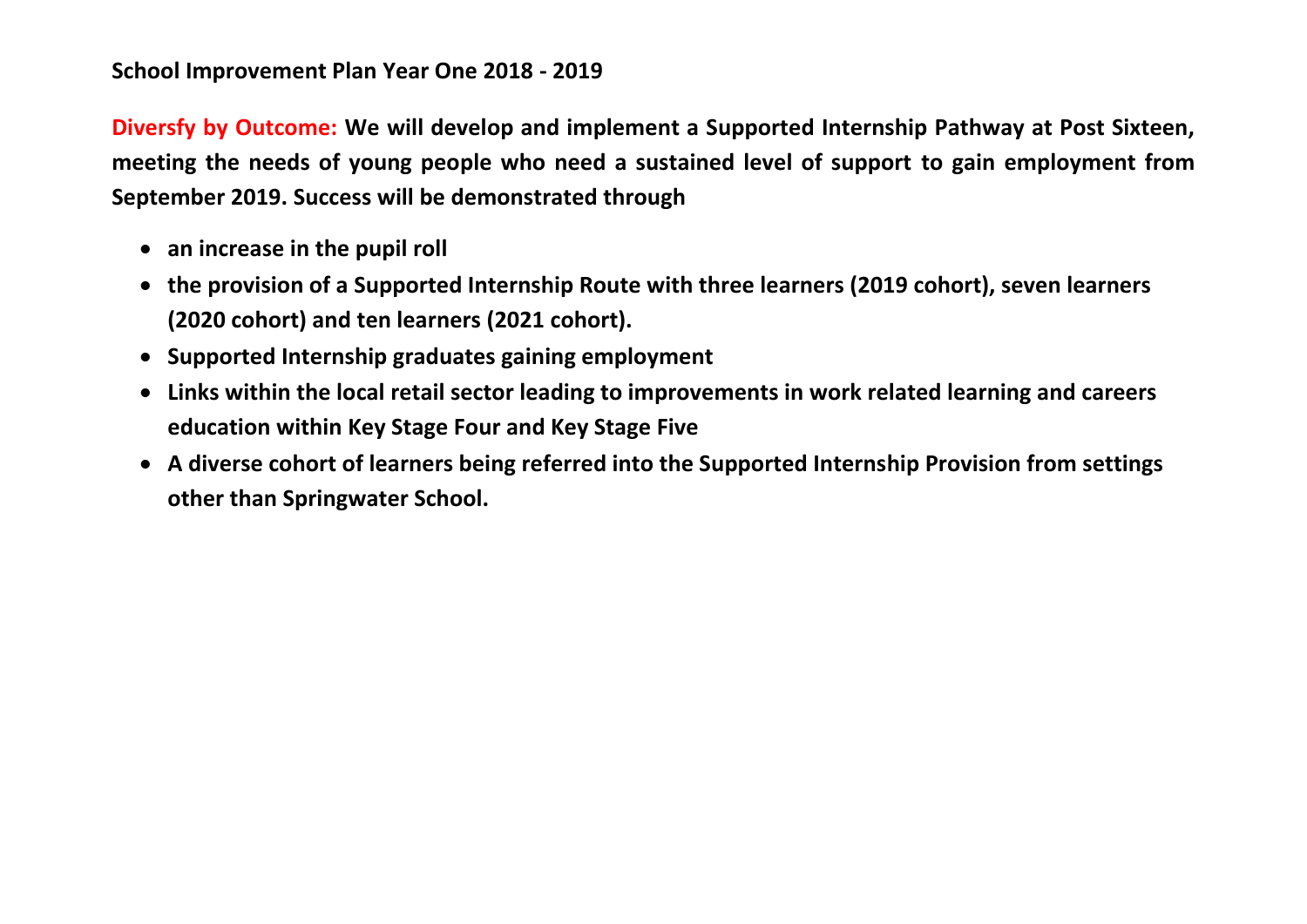### **Strategic Direction Two: Increase capacity and develop facilities**

**Increase capacity and continue to develop high quality facilities: We will continue to provide for the most complex learners in facilities which are appropriate to meeting their needs. We will increase our spaces for pupils in response to the Local Authority need. We will work with local partners such as Starbeck School, The Forest School, Applefields School (York) and engage within the Selby locality in order to support the LA in addressing the rise in EHCPS in this area. Success will be demonstrated through**

- **Increase in available spaces for pupils**
- **Meeting the needs of complex groups, especially where there are increased numbers in a particular cohort/class space**
- **Positive parent/pupil feedback**
- **Springwater will have developed links and partnerships which allow them to explore satellite opportunities or sharing facilities.**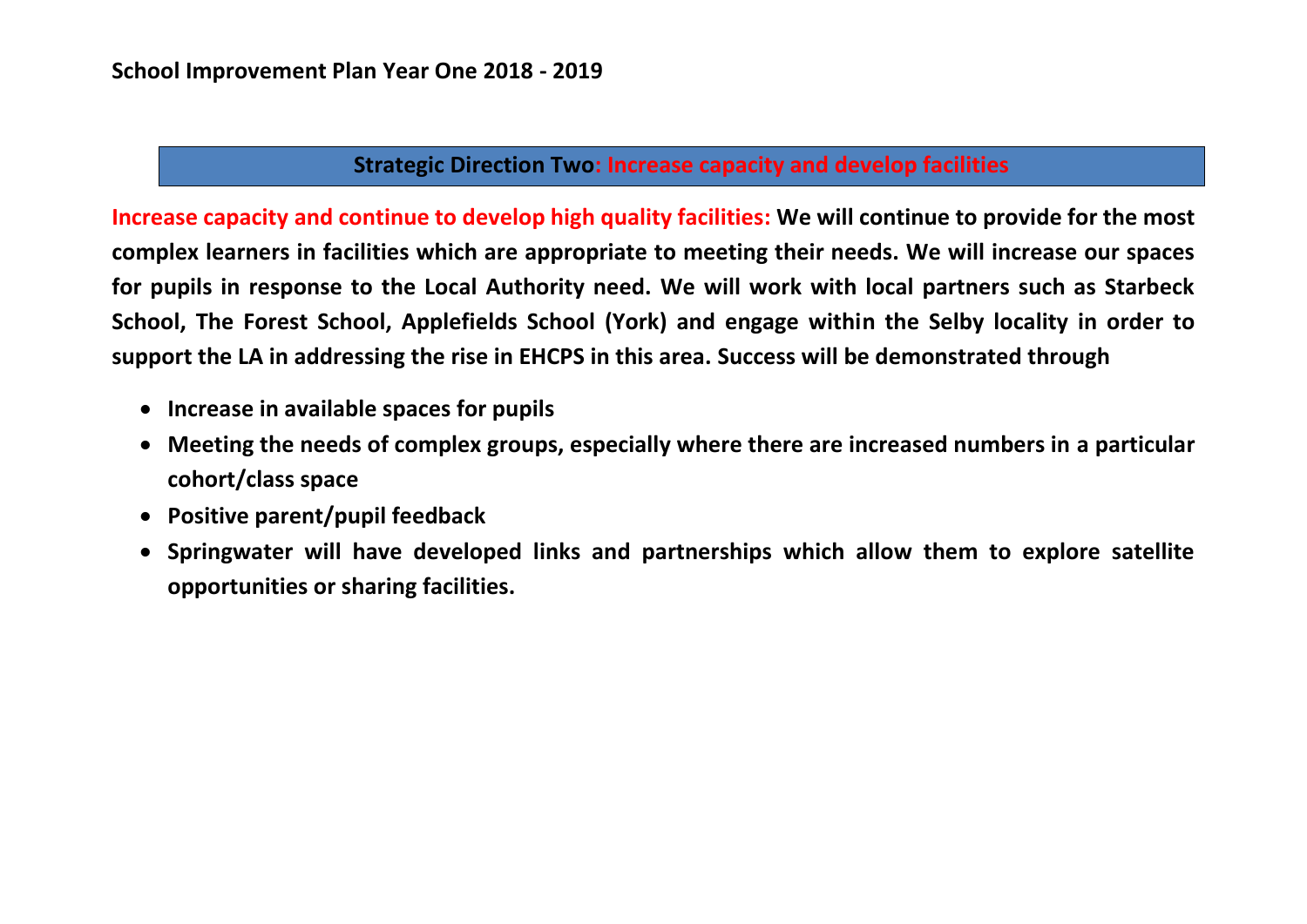#### **Strategic Direction Three: The Achievement of relevant outcomes**

**Provide a curriculum and assessment framework which facilitates/enables the achievement of relevant outcomes. We will plan relevant outcomes in partnership with parents, health teams and social care professionals. The focus on outcomes planned at a multi-disciplinary meeting, such as an EHCP review, translates to exceptional classroom practice with an acute focus on meaningful achievement. Success will be demonstrated through**

- **The provision of a broad, balanced and relevant curriculum led by pupil needs**
- **Comparison of pupil learning intentions at a local and regional level, to ascertain pace, rate of acquisition and progress through the continuum of skill development. To analyse this for school improvement purposes.**
- **Parent satisfaction and pupil destinations which evidence that relevant outcomes are being identified and prioritised in the class room. This demonstrates high expectations and facilitates the achievement of aspirational long term outcomes in most cases.**